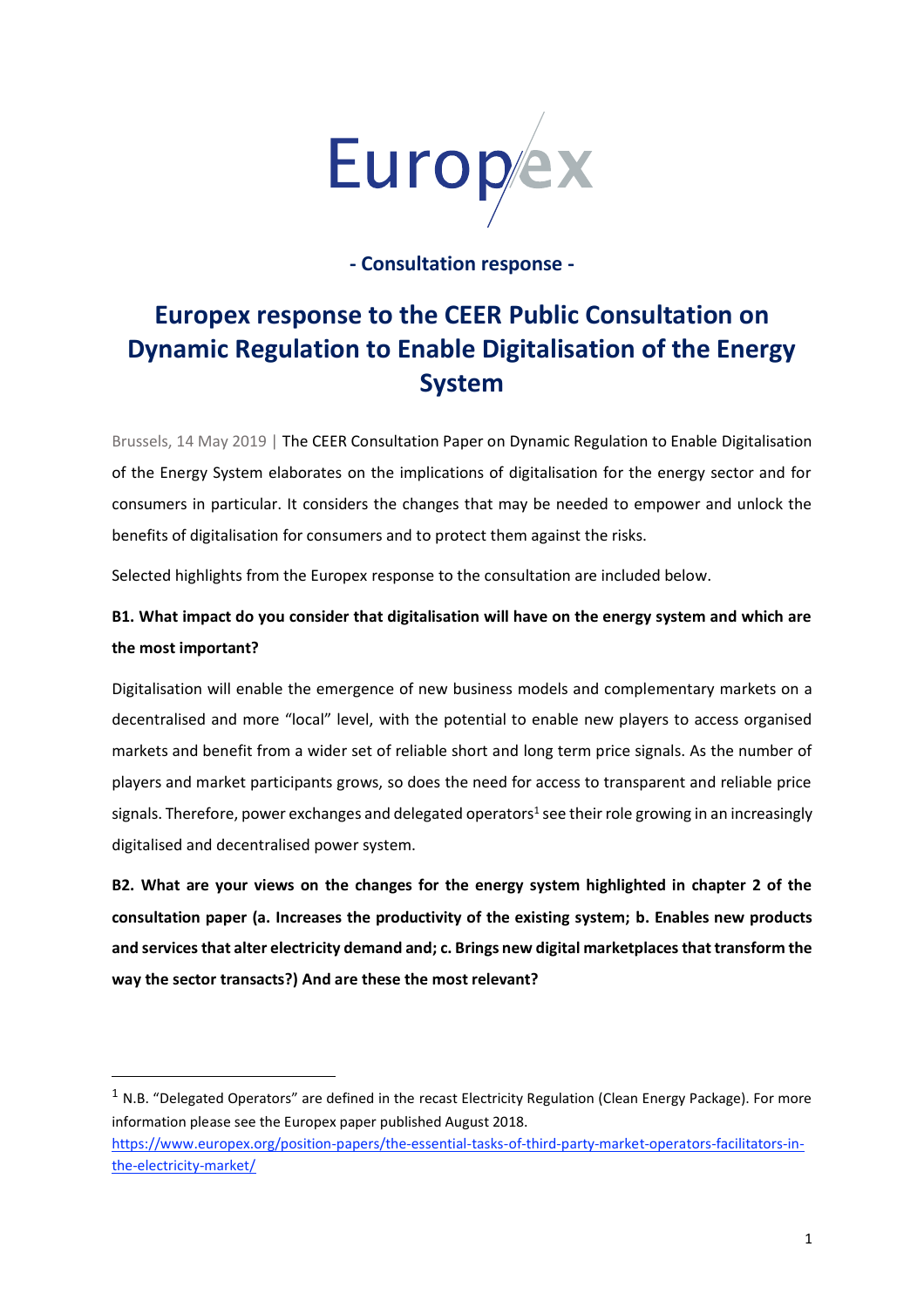While digital solutions have long been central to the development of the wholesale energy market, new digital market places offer new tools to help the power system to adapt to the trends identified by CEER, and additional opportunities to involve 'prosumers' and intermediaries such as aggregators.

In the context of growing RES production, power exchanges have pioneered market-based solutions to manage and reduce local congestions. Regional and local flexibility markets allow for the further integration of renewables and foster flexibility as a complement to the European wholesale markets, including Single Day-ahead Coupling (SDAC) and Single Intraday Coupling (SIDC).

Local flexibility markets can provide a clear and transparent price signal allowing more optimal activation of the local flexibility sources for, among others, local DSO and DSO-DSO and DSO-TSO level congestion management.

By acting as neutral facilitators between TSOs, DSOs and flexibility providers, power exchanges and delegated operators have a key role to play in an increasingly digitalised and decentralised energy system.

Peer-to-peer trading (e.g. through blockchain technology) also has the potential to respond to consumer flexibility needs on a micro/local level, encourage consumer empowerment. However, it is important to ensure that power exchanges can facilitate the development of these solutions, while continued connection to wholesale markets will contribute to the protection of European consumers.

## **B3. In your view, what are the most important value propositions for consumers which should be prioritised?**

1. Empowerment of consumers, allowing them to adapt their consumption and production patterns. Consumer empowerment should come alongside easier access to transparent and reliable price signals, to ensure optimal consumption decisions.

2. Increased protection and security through complementarity between local flexibility markets, microgrids and the wholesale power market. By connecting these different levels, power exchanges can offer consumers additional opportunities for consumers to value their energy and flexibility and access to additional resources to satisfy their needs.

# **B4. In your view, will digitalisation lead to more consumer participation in energy markets? Please provide your reasoning.**

Yes. A virtuous circle can be created, whereby additional consumer participation also brings benefits to other market participants and to the system as a whole. As an example, connecting local microgrids to local flexibility markets would also give consumers the possibility to value their flexibility and support grid stability.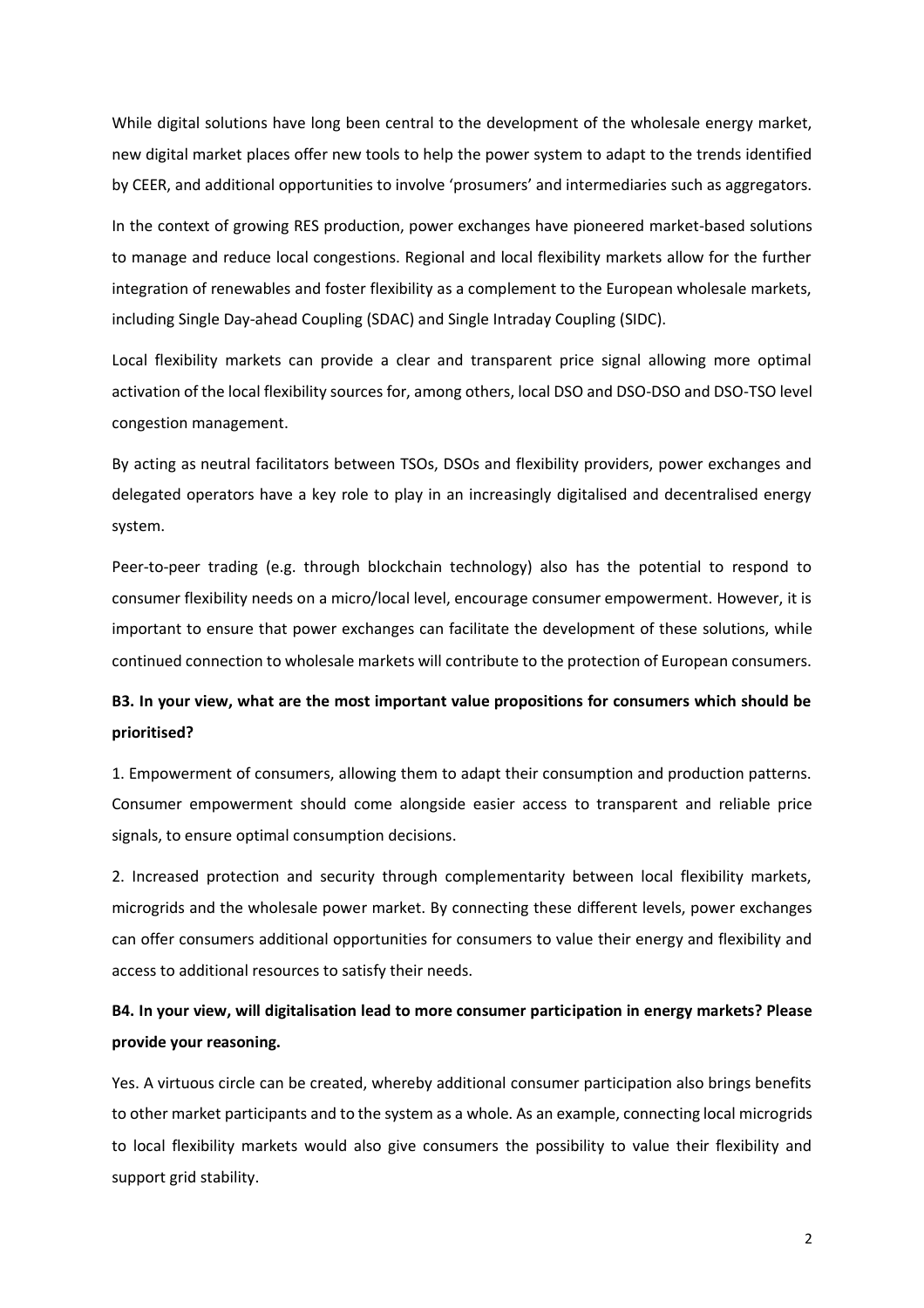Digitalisation can lead to "democratisation" as well, with wider participation in the markets and price determination.

#### **B5. What are the key enablers needed to unlock the benefits of digitalisation for consumers?**

1. Fundamental data transparency.

2. Establish retail, end-consumer, contracts with short term (hourly or shorter) timeframes based on a competitive framework (e.g. phase out of regulated retail prices).

## **B6. What are the main risks for consumers arising from digitalisation of the energy sector?**

1. Privacy aspects; data protection aspects (e.g. GDPR). However, these risks could be mitigated through the use of certain technologies such as blockchain.

2. Possible added complexity due to "information overflow". Power exchanges have a key role to play in connecting the different levels of production and consumption, thus providing consumers with clear reference price signals.

## **B9. CEER draft regulatory proposals which should be pursued.**

*5. NRAs to monitor experience with new products and consider whether additional steps to empower or protect consumers are needed, and energy regulators to cooperate with other regulators through PEER to promote effective consumer protection. CEER to publish a summary of experience across Europe once there is sufficient experience to learn from, considering also lessons from telecoms and financial services markets where relevant. Particular attention is merited on distributional issues – whether some parts of society are being "left behind" by developments.*

Should pursue: Regulators should further share best practices regarding innovations such as local flexibility markets.

*7. As part of their regular processes, NRAs to review network tariffs to ensure they are fit for the future. Active customers who utilise new technology must receive cost-reflective signals reflecting the costs and benefits they bring to the network. All consumers, including those who are unable or choose not to engage, should pay a fair contribution towards the fixed costs of the system.* 

Should pursue: but it should be ensured that consumers also have access to other price signals for explicit flexibility.

*8. Regulators to monitor development of platforms and new marketplaces and seek to establish adequate oversight and feedback from stakeholders. Where barriers are identified, regulators to promote a level playing field for alternative technologies.*